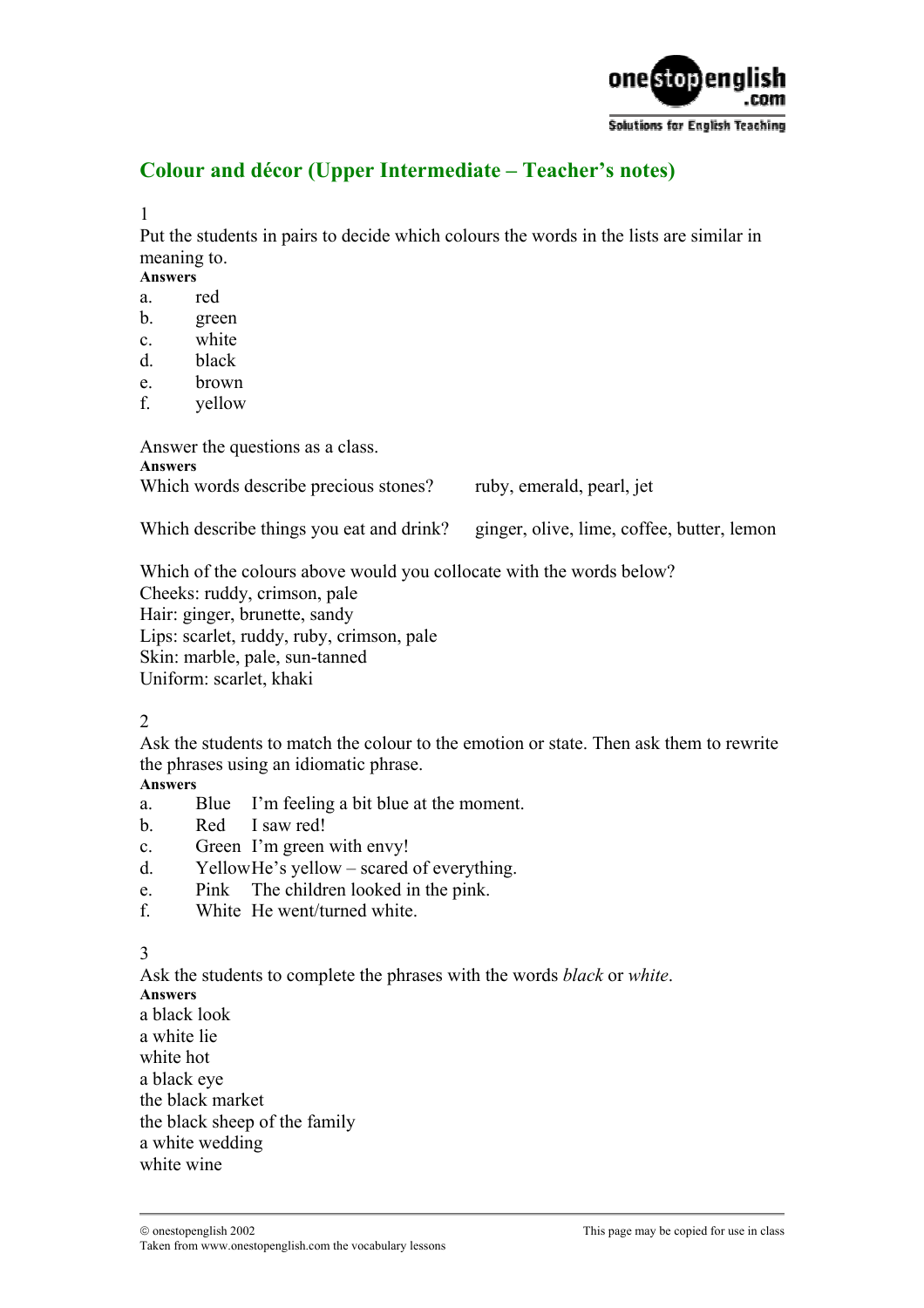

Then ask the students to complete the sentences with the phrases.

### **Answers**

- a. In this country, you can't buy such things legally. You'll have to get them on **the black market.**
- b. I must have said something stupid. My girlfriend gave me **a black look.**
- c. Don't touch it. You'll burn your hand badly. It's **white hot.**
- d. 'What would you like to drink?' '**White wine**, please.'
- e. He punched me in the face and gave me **a black eye.**
- f. I couldn't tell her the truth. She would have been very upset. So I told her **a white lie.**
- g. His brothers and sisters are doctors, teachers and lawyers, but he's been in and out of prison all his life, and has never had a job. He's **the black sheep of the family.**
- h. I'd like the dress, bridesmaids, everything traditional when I get married. I'd like **a white wedding**.

#### 4

Ask the students to complete the gaps.

**Answers** 

- a. He went as white as a sheet. He was so scared.
- b. It was as black as pitch. It was so dark.
- c. He went as red as a beetroot. He was so embarrassed.
- d. It only happens once in a blue moon. In other words, almost never.

5

Ask the students to read the passage, and choose the best word in each case.

## **Answers** (underlined)

#### Decorating a new flat

I've decided to redecorate my flat. I love wonderful *vibrant/lurid* colours so I'm going to *paint/dye* the living room a *brilliant/subtle* red colour. I've bought a new hall carpet, which is green *with a hint of blue/with a bluish tint,* and I'm going to give the hallway a new *coat/level* of paint to match. I've decided to paint the bedrooms white with a *splash/riot* of colour provided by red and blue cushions and throws – nothing too dramatic, though. I think colours in bedrooms should *be restful/vivid*.

## 6

Ask the students to imagine that they are going to redecorate their bedroom. Give them a few minutes to think about the questions, then get them to interview their partner.

## 7

Ask the students to write a description of their favourite room. You could set this for homework.